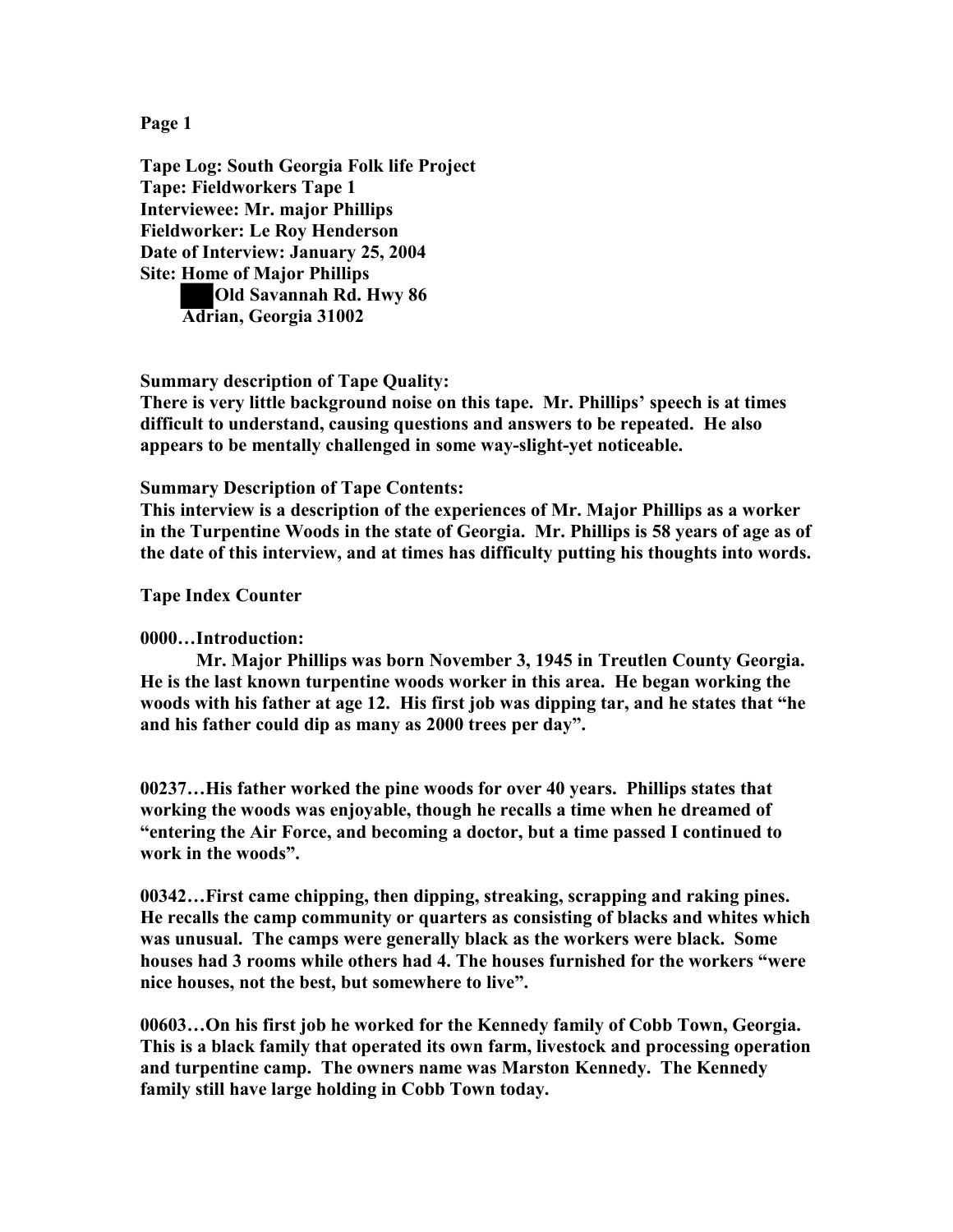## **Page 2**

**Phillips father moved the family to Cobb Town to run the turpentine operation for the Kennedy's and according to Phillips "the Kennedy's treated him and his father like brothers".** *The Kennedy family is black***.**

**00847…From Cobb Town the Phillips family returned to Soperton and began work for the Claxton's. Major worked the farm growing tobacco and cotton as well as the pine woods. At the same time he and his family operated their own farm growing tobacco and cotton share cropped with the Claxton's. In 1959 the Phillips had a banner crop of cotton which "got them a brand new television", a first for his family.**

**01007…For Major working with black or whites "it was all the same because I never considered myself different from anyone else". Even as a child he had white friends and playmates. He states that he never had "feelings of racism".**

**01043…After leaving the Claxton's with his enhanced skills, Phillips went to work with his father on their own land in Gillis Springs, Georgia. They maintain that farm to this day. During the summer Phillips would work at the local sawmill in Swainsboro.**

**001252…When working the pine woods Major and his father would start work between 7am and 7:30 am ending at sundown. Raking the pines, scrapping and streaking, hanging tin, pulling the boxes and burning were common place. During the 1950's mules and wagons did the hauling from the woods as trucks could not maneuver the pathways. He states that "some black men were fortunate to get jobs as mule drivers, because the work was not as hard". Phillips recalls Mr. Claxton working side by side with the men in the woods, an unusual occurrence in the woods: an owner working with the woods workers. The pay at that time was three dollars per barrel of tar-"good money in those days".**

**001843…After taking off from pine woods work for a couple of years, Phillips returned in the 1970's, working for Mr. Eugene Phillips. He recalls this as a good job because the Phillips "would split everything 50-50 with the woods workers". They worked on the "halves system". Sometimes dipping tar would bring Major as much as \$300.00 per week. At this time he did not live in the quarters for workers but lived on the land "owned by his parents".**

**02202…Major went to work for the Gillis family in the 1980's as a woodsman and was paid by the "bag full". One year he dipped over 500 barrels and made over \$9,000.00. The commissary in those days had everything that the workers needed from food to clothes. He worked for the Gillis family for 20 years before stopping in August of 2001. When the Baxley gum processing still was shut down, that ended**